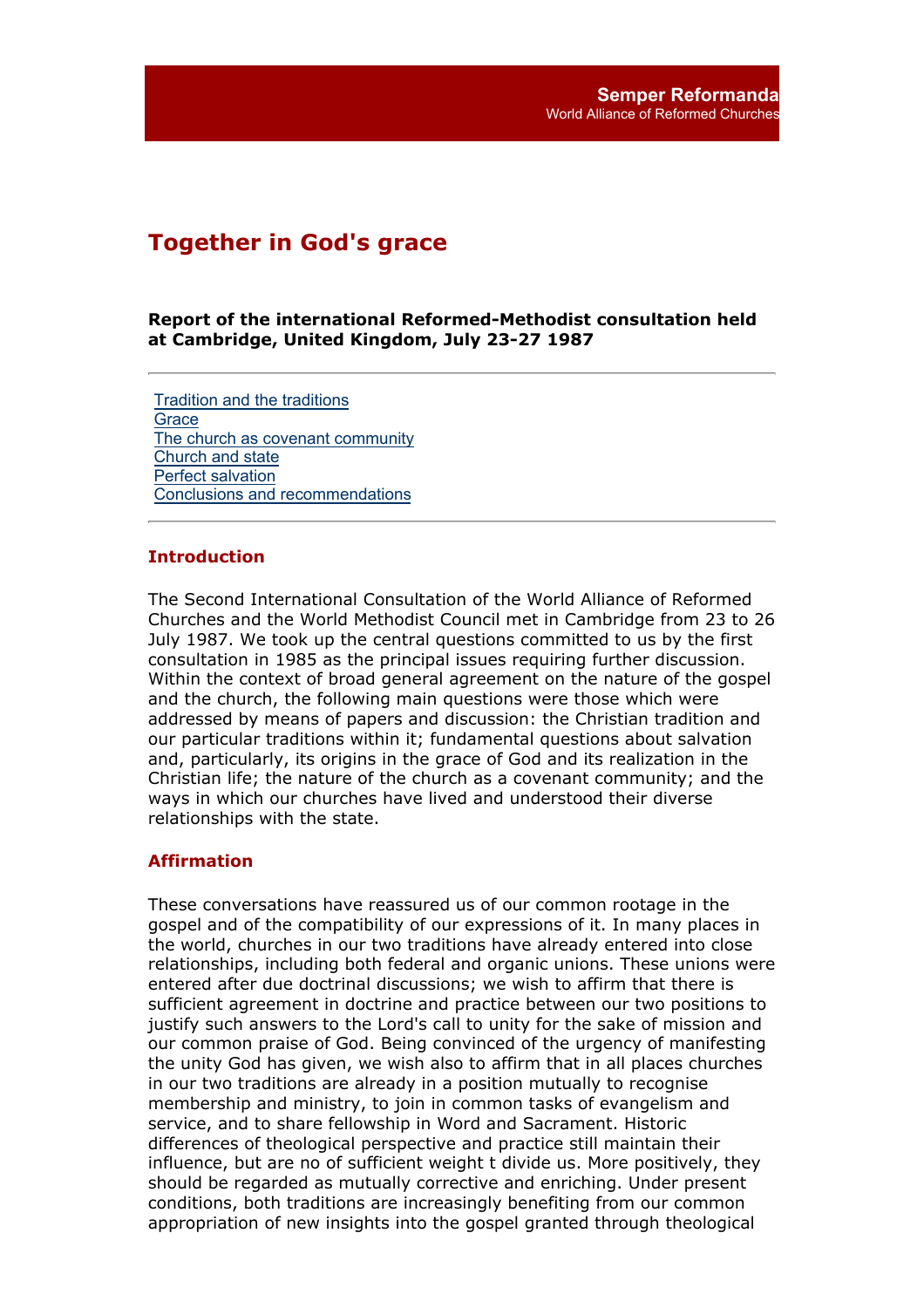teaching in this century, through common worship and witness, and through our participation in the wider ecumenical movement.

# **The tradition and the traditions**

All Christian traditions convey distinctive ways of proclaiming and living the gospel. Both of our traditions regard the Scriptures as the primary authority in matters of faith and practice and confess the shared faith of the universal church expressed in ecumenical creeds and by witnesses to it through the centuries.

Within the broad tradition, however, our two traditions originate in different historical circumstances and tend to refer themselves to different kinds of secondary authority. For the Reformed, the major orientation is to "the deeper plunge into the gospel" which was the Reformation, and to the great confessions of the sixteenth and seventeenth centuries. These have often operated, under Scripture, as subordinate standards for the teaching and government of the church. Methodists look to the figures of the Wesleys and to their work on behalf of evangelistic and sacramental renewal within a church already heir to the Reformation.

Wesley's Standard Sermons, his Explanatory Notes on the New Testament, and his abridgement of the Anglican Articles have provided the formal doctrinal basis for the various Methodist churches. In worship, a large part has been played by the Wesleyan hymns which, along with the adaptation of the Book of Common Prayer, have directed and nourished the faith of the people. Both traditions testify to the priority of God's grace, the sufficiency of faith, the call to holy living, and the imperative to mission. The ways in which these realities have been expressed have differed, so that distinctions of ethos, liturgical expression and church order have resulted, both between and within our traditions.

## **Grace**

Grace has been a principal emphasis in both our traditions. From first to last our salvation depends on the comprehensiveness of God's grace as prevenient, as justifying, as sanctifying, as sustaining, as glorifying. Nevertheless, in seeking to preserve this primary truth, our traditions have tended to give different accounts of the appropriation of saving grace, emphasizing on the one hand God's sovereignty in election, and on the other, the freedom of human response. This gave rise to the dispute between "Calvinism" and "Arminianism" which has often been seen as a dividing line between the Reformed and Methodist traditions, although in fact not all in the Reformed tradition subscribe to double predestination, nor all Methodists to the Arminian alternative.

In "Calvinism" it is the elect who come to faith and therefore receive saving grace, while in "Arminianism", it is those who in freedom "will to be saved". Despite the apparent contradiction between Calvin and Wesley (who followed Arminius at this point), the debate presupposes agreement on several fundamental matters. Wesley himself affirmed his agreement with Calvin: "1. In ascribing all good to the free grace of God; 2. in denying all natural free will, and all power antecedent to grace; 3. in excluding all merit from man, even for what he has or does by the grace of God."

It was only when, from the basis of this fundamental agreement, the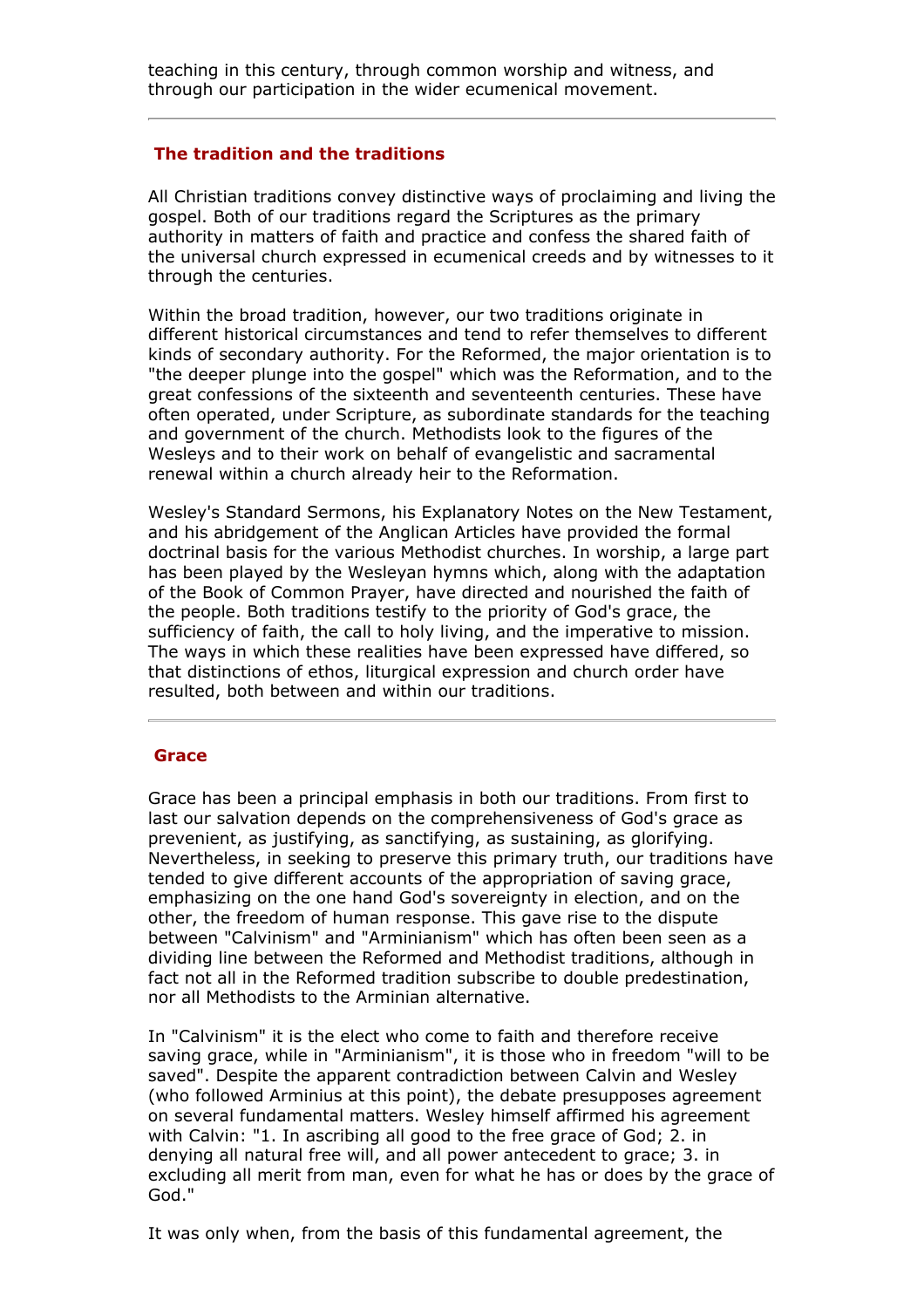question "who are the saved?" was approached, that the conflicting stances identified as Calvinist and Wesleyan were adopted. In each case the stance taken leaves questions that demand answers consistent with the three accepted tenets just mentioned. Methodists who follow Wesley must face two objections in particular from Calvinists. First, Calvinists object that the necessary freedom to choose salvation was lost in the fall, and that to claim otherwise is Pelagian. Wesley in response agreed that all are dead in sin by nature, but maintained that none is now in a mere state of nature. Prevenient grace, which he saw as the universal inheritance of Christ's atoning work, restores this lost freedom of choice, while not guaranteeing salvation. Calvinists then object that this dishonours God by denying his sovereignty, since it claims that human freedom to deny is greater than God's will to save. Wesley's reply was that in creating people with free will, God chose to limit his power at this point. Therefore the human capacity to say no to saving grace is, according to Wesley, just as compatible with God's sovereignty as is the human capacity to sin.

In their turn, the Reformed who follow Calvin must face two questions in particular from Wesleyans. First, Wesleyans ask how the predestinarian approach avoids understanding God's freedom as anything more than arbitrariness, and human freedom as anything other than illusion, if the eternal destiny of every creature is already determined. The Calvinist answer is that since God as creator is the author of justice and his ways are not our ways, it is a fundamental category mistake for us to judge him at the bar of our human and limited reason. The second Wesleyan question is, how can the missionary and evangelical imperative be maintained if, no matter what, the saved will be saved and the lost lost? Calvinists affirm in reply that obedience to the sovereign God commits the church to proclamation of the Gospel so that people may hear and believe, and thus God's will to save be fulfilled. Consequently, impetus for and result of missionary and evangelistic outreach are evident no less in the Reformed than in the Methodist tradition, although the motivation may be understood and expressed somewhat differently.

These questions that we put to each other lie in the realm of theological problems, and answers can be given which in each case are consistent with the basic agreed affirmations and find scriptural support. But for both Methodists and Calvinists there is a question which cannot be answered, not because it is difficult, but because to propose an answer would be to destroy the very terms of the problem. Those who claim that prevenient grace gives to all the freedom to come to faith cannot answer the question "why do these choose salvation, and not those?" without denying the very human freedom they wish to affirm. Those who contend that only the elect may come to faith, and thus be saved by grace, cannot answer the question "why does God choose these and not those?" without limiting God's sovereign freedom which above all they wish to maintain. That these questions, which are unanswerable in principle, exist at all, points to the fundamental mystery underlying both the theological problem and the answers. Both traditions have gone wrong when they have claimed to know too much about this mystery of God's electing grace and of human response.

Therefore, that Wesley and Calvin advocated conflicting ways of holding together what they affirm in common should not constitute a barrier between our traditions. Even if Wesley and Calvin are followed without modification (which gives their approaches greater authority than they themselves allowed any human interpretation), what they both affirmed is not only the fundamental mystery of God's saving grace witnessed to in Scripture. It is also the underlying theology of grace that was stated in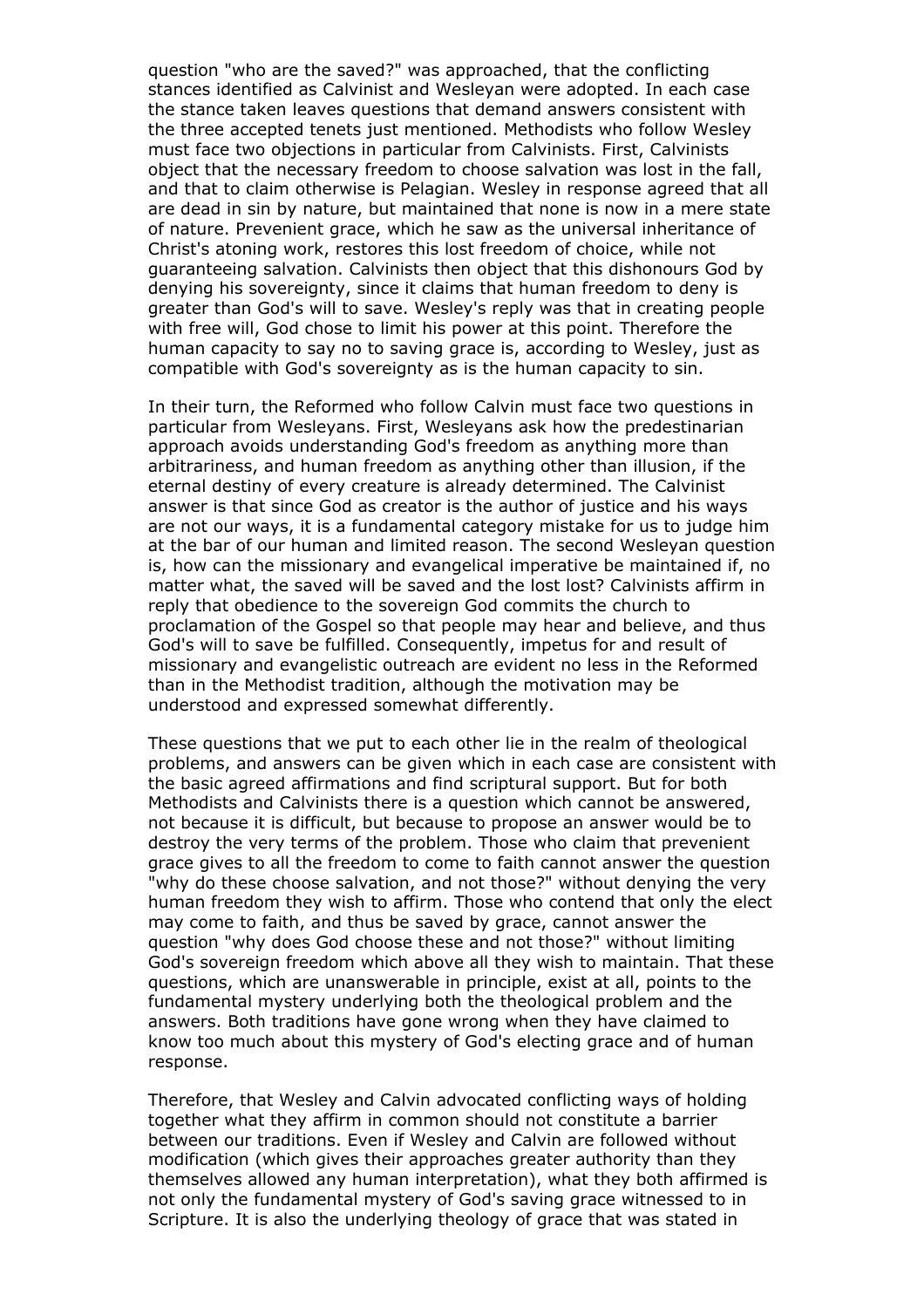three points at the beginning of this section and that provides the context without which that mystery is to be recognized, received and celebrated.

## **The church as covenant community**

Both traditions have found the concept of covenant to be a central way of understanding the church. Nevertheless, there has been diversity of understanding even within the traditions, and our conversations have sought clarification and common ground. The Reformed tradition began as an attempt to reform and restore the western church on the basis of the newly perceived Word of God and in new obedience to that Word. The Reformed family understands the church as a covenant community called together by God's grace. Election and covenant find their expression in the existence of the church. The church is grounded in the eternal purpose of God to send Jesus Christ into the world as the head and saviour of all things. The Methodist movement began as a mission to the unevangelized, and saw itself at first as a society within the established church. In different places and at different times, it came to understand itself as a distinct church. John Wesley thought of Christian community as a means by which members build each other up in faith and life. Within Methodism, covenanted life has been realized through societies, conferences and Christian fellowship, and is reaffirmed in annual covenant services.

Both traditions confess that we have allowed individualism to undercut our sense and practice of corporate churchly life. Often our religion, under the influence of contemporary culture, has retreated into a merely private realm. The recovery of the centrality of covenant is therefore urgent. Through a conversion of the heart, one appropriates the covenant relationship with God and with other people. Thus, the sacraments are to be understood as signs and seals of faithful participation in the covenant community, and not individualistically. Accordingly, baptism is the sacrament of adoption into the family of God, incorporation into the Body of Christ, and reception into the *koinonia* of the Spirit. Likewise, our communion with the Lord and with one another in him is expressed and sustained at his Table. We acknowledge that our life together in our present church structures is in constant need of re-evaluation and reformation as we look forward to the consummation of the covenant when Christ will be all in all. Our acting as if we could exclude others from the covenant, and our failure to exercise our stewardship of the world and its resources, are both a denial of the covenant which God has established with humankind and all creation.

### **Church and state**

Our concern to honour God's covenant in the practical implementation of the faith necessarily involves some form of relationship with civil authorities. Within both our traditions there is a wide variety of relationships, ranging from forms of establishment to contexts in which there is considerable tension with the powers that be. We confess that among ourselves there are places where those who are in a position of privilege give less than due respect to Christian minorities. We also acknowledge that the Christian church has repeatedly used its privileged position for social and political aggrandizement. While the church has the permanent responsibility to challenge and to let itself be challenged by society, the form of challenge and response vary from time to time and from place to place. Both of our traditions share a conviction of the power of Christ as prophet, priest and kin to transform all life in the world.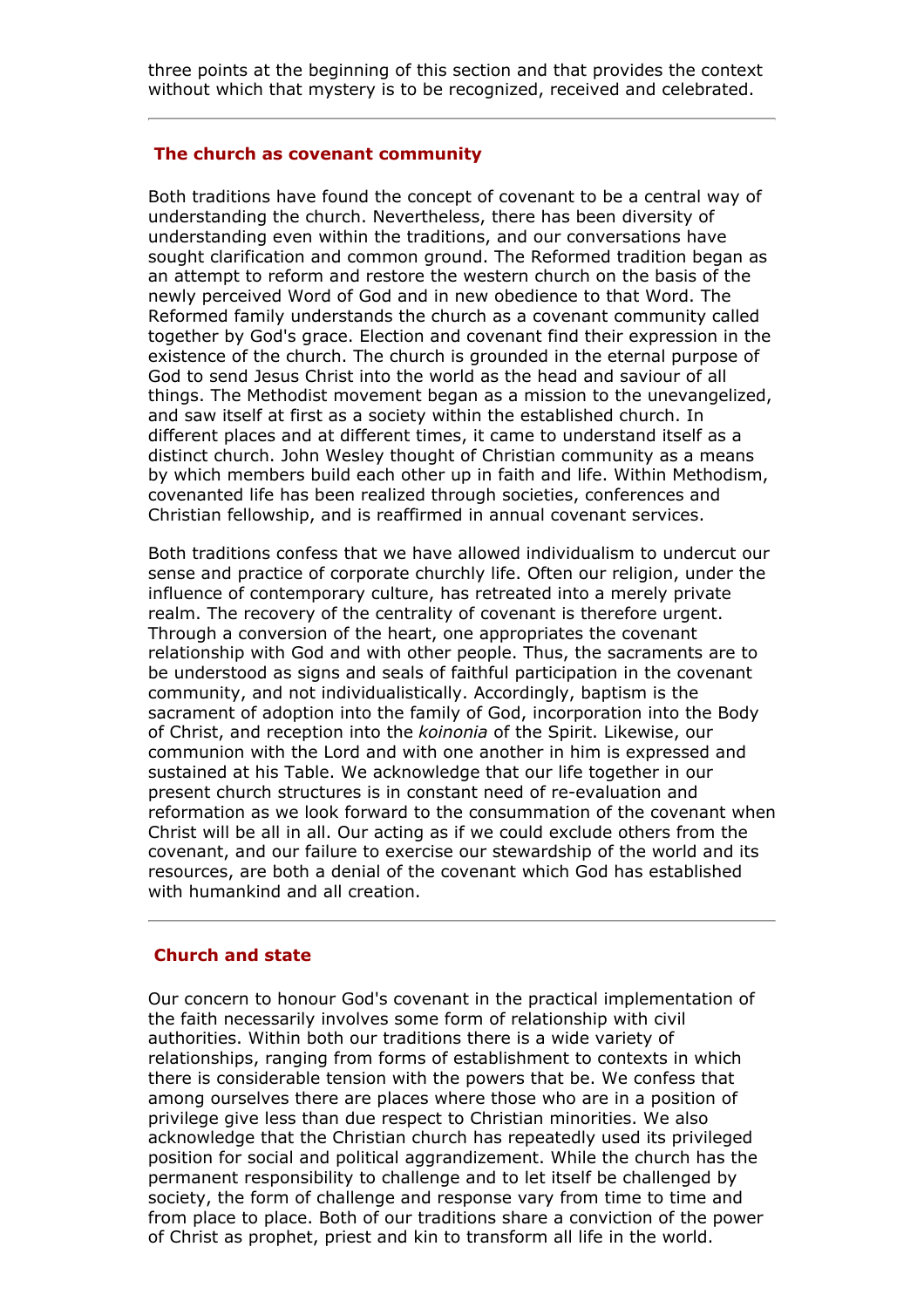# **Perfect salvation**

Both Reformed and Methodist traditions affirm the real change that God by the Spirit works in the minds and hearts and lives of believers. By the sanctifying grace of God, penitent believers are being restored to God's image and renewed in God's likeness. To imitate God, says Wesley, is the best worship we can offer. What God is in heaven, says Calvin, he bids us to be in this world: the loving kindness of God is to be reflected in the love Christians bear toward their neighbours. Our traditions agree that, on the human side, salvation consists in the perfect love of God and neighbour, which is to have the mind of Christ and fulfil his law. We are to love God with singleness of heart, and to seek God's glory with a single eye. We are to love without reserve the sisters and brothers for whom Christ died.

The work which God has begun in us, says Calvin, he will surely complete. What God has promised, says Wesley, he is ready and willing to realize now. In the two traditions we are taught to strive and pray for entire sanctification. The Reformed stress on election and perseverance gives believers the confidence that God will keep them to the end. The Methodists preaching of perfection affirms that we may set no limit to the present power of God to make sinners into saints.

Methodists and Reformed agree that "man's chief end is to glorify God and to enjoy him forever." The heavenly fellowship of praise and bliss is, by God's grace, to be anticipated now, as we "with one heart and one voice glorify the God and Father of our Lord Jesus Christ" and together share his benefits. We are saved into community; and, as Jesus prayed that his disciples might be "perfected into one", so the closer sharing of life between Christians in the Reformed and Methodist traditions will be evidence of growing participation in the communion of the Triune God.

#### **Conclusions and recommendations**

We report, as a result of our conversations, a new-found confidence that our two traditions witness to a common gospel and embody authentic forms of obedience and faithful discipleship. Our complementary ways of Christian thought and life are built upon a foundation in God's grace, in covenant existence, and in the goal of perfect salvation. We have found in each other faithful witness to the Christian gospel, and we have been renewed in our sense of oneness in Christ. In particular, we have found that the classical doctrinal issues that we were asked to review ought not to be seen as obstacles to unity between Methodists and Reformed. Certain implication flow from this conviction for the development of our relations to one another as Christian world communions. We therefore recommend:

- 1. That our world bodies invite their member churches to consider the implications of our finding and to communicate their responses. Possible questions for consideration are:
	- Can Reformed and Methodist churches cooperate more closely a. in local worship, study and witness?
	- b. Can Methodist and Reformed churches cooperate more closely regionally and nationally - for example, in joint doctrinal commissions, evangelistic outreach, and social service?
	- c. Are there countries in which Reformed-Methodist union negotiations might be initiated?
	- d. Ought our two international bodies to grow closer together by